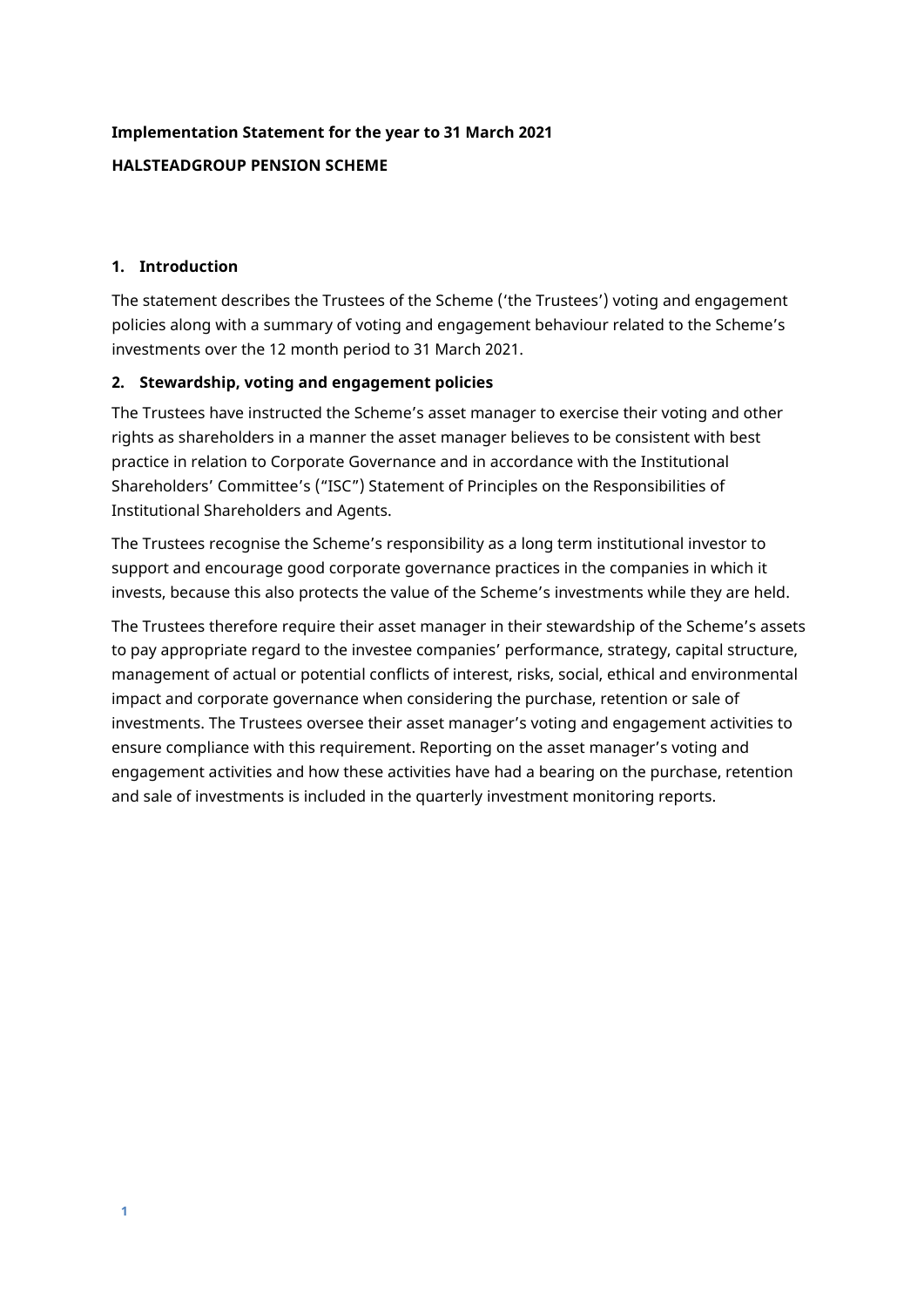#### **3. Summary of voting and engagement behaviour**

The Trustees invest in pooled funds. By the nature of these vehicles, the Trustees oversee the asset manager's voting and engagement activities and policies, rather than directing how individual votes are exercised. The Trustees deem holdings in equities to be relevant in terms of voting behaviours and holdings in equities and corporate debt to be relevant in terms of engagement activities with investee companies.

The tables below summarise the asset manager's voting behaviour over the period. The asset manager's voting policies are described in section 4.

| <b>Voting Summary: Diversified Growth Fund</b>       |                           |
|------------------------------------------------------|---------------------------|
| Number of meetings eligible to vote at               | 1,711 meetings            |
| Number of resolutions eligible to vote on            | 20,478 resolutions        |
| % of resolutions voted on                            | 99.6%, 20,396 resolutions |
| % and number of resolutions voted with management    | 91.9%, 18,744 resolutions |
| % and number of resolutions voted against management | 7.7%, 1,570 resolutions   |
| % and number of resolutions abstained from voting    | 0.3%, 61 resolutions      |

Source: Schroders, equity voting records over the 12 months to 31 March 2021.

## **Voting Summary: QEP Global Core**

| Number of meetings eligible to vote at               | 659 meetings             |
|------------------------------------------------------|--------------------------|
| Number of resolutions eligible to vote on            | 8,418 resolutions        |
| % and number of resolutions voted on                 | 99.1%, 8,340 resolutions |
| % and number of resolutions voted with management    | 91.0%, 7,658 resolutions |
| % and number of resolutions voted against management | 8.1%, 682 resolutions    |
| % and number of resolutions abstained from voting    | 0.9%, 78 resolutions     |

Source: Schroders, equity voting records over the 12 months to 31 March 2021.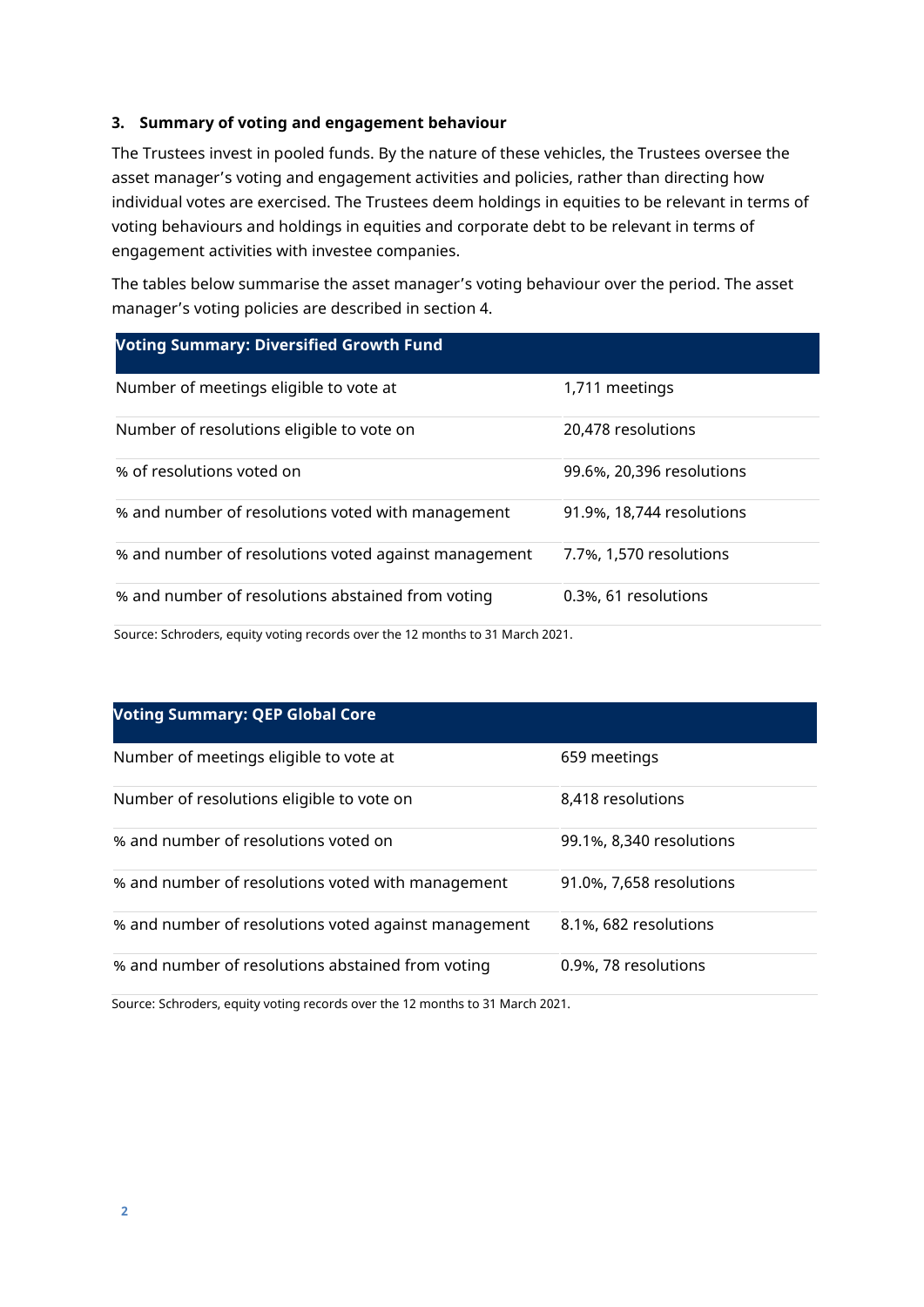The asset manager's engagement activities with investee companies include correspondence in writing and by email, phone calls, meetings with company management, collaboration with other investors, participation at events and discussions with other advisers and stakeholders. The following tables and charts summarise the number of engagements that have been undertaken in relation to the Scheme's investments over the period.

#### **Engagement summary: Diversified Growth Fund**

| <b>Engagements</b> | 885       |
|--------------------|-----------|
| <b>Topics</b>      | 1,477     |
| Environmental      | 471 (32%) |
| Social             | 259 (18%) |
| Governance         | 747 (51%) |

## **Top 10 engagement topics**



Source: Schroders, 31 March 2021. This includes exposure across the total DGF portfolio, including the following pooled fund investments and directly invested sub portfolios: Schroder Global Equity Portfolio; Schroder Sustainable Multi-Factor Equity; Schroder QEP Global Value Portfolio; Schroder UK Mid 250 Fund; Schroder Institutional UK Small Companies Fund; Schroder ISF Emerging Markets Equity Alpha; Schroder ISF China A; Schroder ISF European Large Cap Equity; Schroder ISF Global Disruption; Schroder High Yield Portfolio; Schroder All Maturities Corporate Bond; Schroder ISF Global Corporate Bond; Schroder Securitised Loans Portfolio; Schroder AS Commodity Fund; Schroder British Opportunities Trust plc and Schroder ISF Global Sustainable Convertible Bond.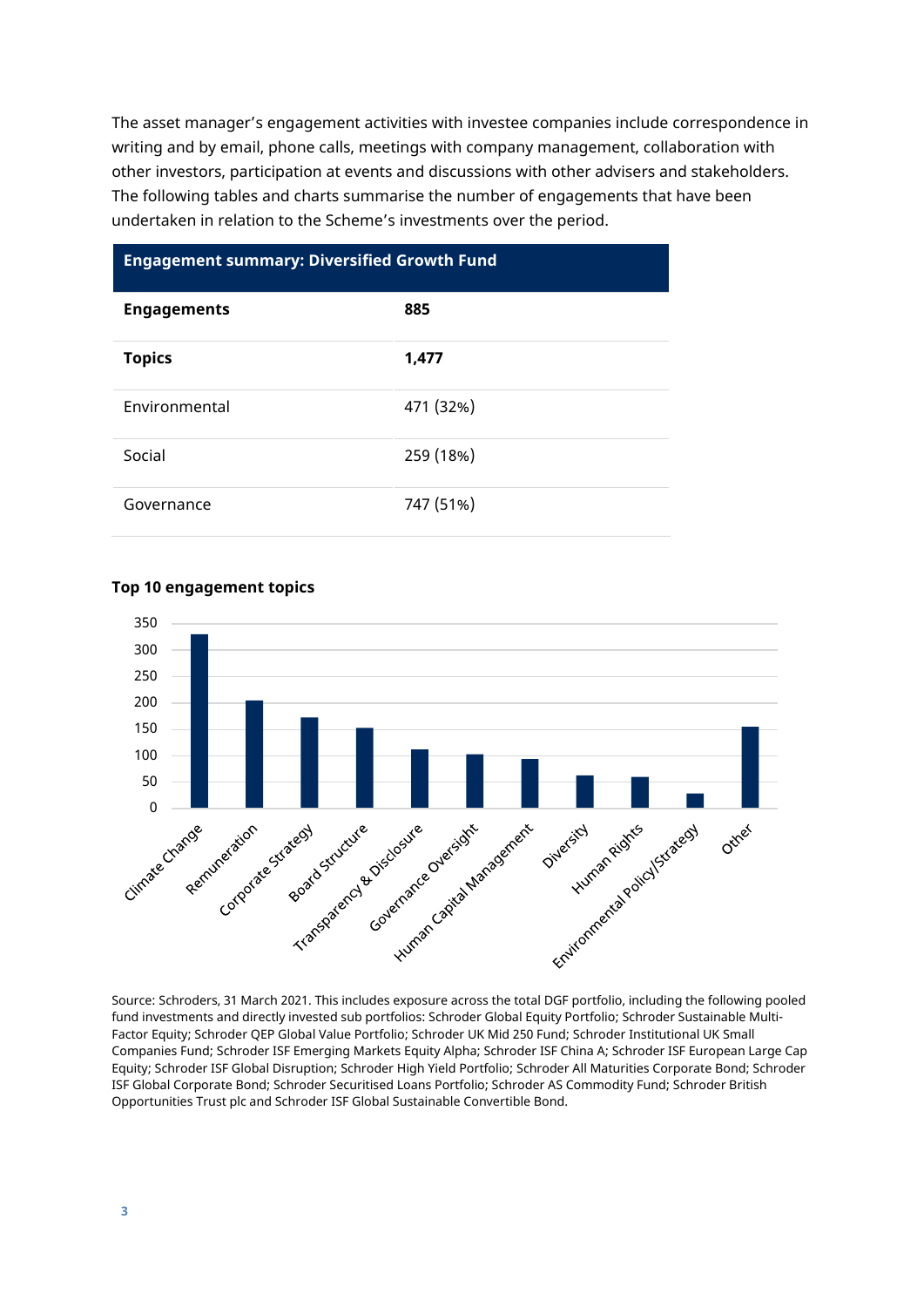# **Engagement summary: QEP Global Core**

| <b>Engagements</b> | 433       |
|--------------------|-----------|
| <b>Topics</b>      | 728       |
| Environmental      | 232 (32%) |
| Social             | 161 (22%) |
| Governance         | 335 (46%) |

#### **Top 10 engagement topics**



Source: Schroders, 31 March 2021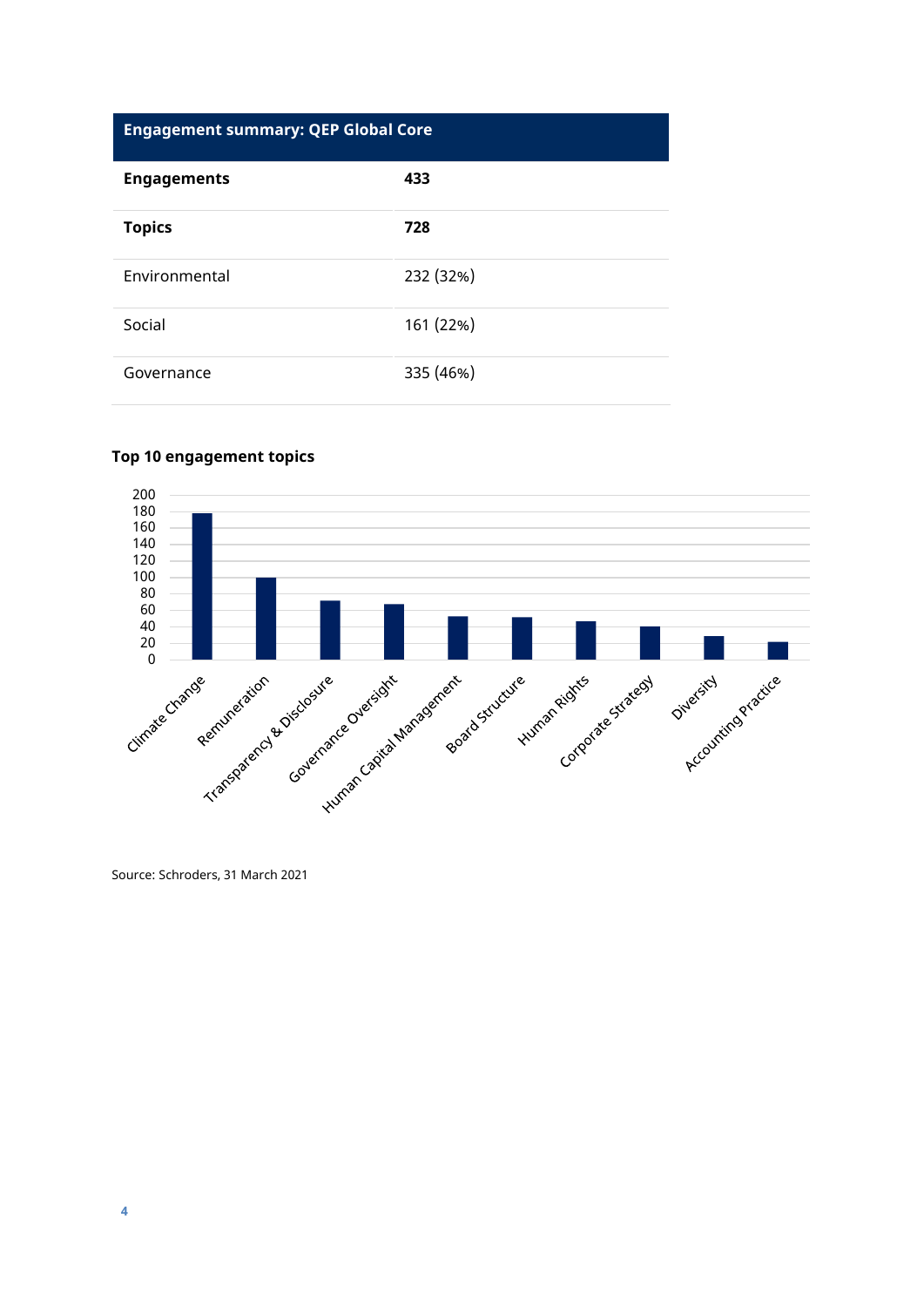## **4. The asset manager's voting policies**

| <b>Voting policy questions</b>                                      | <b>Asset manager's response</b>                                                                                                                                                                                                                                                                                                                                                                                                                                                                                                                                                                                                                                                                                                                                                      |
|---------------------------------------------------------------------|--------------------------------------------------------------------------------------------------------------------------------------------------------------------------------------------------------------------------------------------------------------------------------------------------------------------------------------------------------------------------------------------------------------------------------------------------------------------------------------------------------------------------------------------------------------------------------------------------------------------------------------------------------------------------------------------------------------------------------------------------------------------------------------|
| What is your policy on<br>consulting with clients<br>before voting? | In order to maintain the necessary flexibility to meet client needs, local offices of<br>Schroders may determine a voting policy regarding the securities for which they<br>are responsible, subject to agreement with clients as appropriate, and/or<br>addressing local market issues. Clients in the UK will need to contact their usual<br>client services person(s) on whether or not this is available for the type of<br>investment(s) they hold with Schroders.                                                                                                                                                                                                                                                                                                              |
| how to vote.                                                        | Please provide an overview  We evaluate voting issues arising at our investee companies and, where we have<br>of your process for deciding the authority to do so, vote on them in line with our fiduciary responsibilities in<br>what we deem to be the interests of our clients. We utilise company<br>engagement, internal research, investor views and governance expertise to<br>confirm our intention. Further information can be found in our Environmental,<br>Social and Governance Policy for Listed Assets policy:<br>https://www.schroders.com/en/sysglobalassets/global-<br>assets/english/campaign/sustainability/integrity-documents/schroders-esg-<br>policy.pdf                                                                                                     |
| How, if at all, have you<br>made use of proxy voting<br>services?   | We receive research from both ISS and the Investment Association's<br>Institutional Voting Information Services (IVIS) for upcoming general meetings,<br>however this is only one component that feeds into our voting decisions. In<br>addition to relying on our policies we will also be informed by company<br>reporting, company engagements, country specific policies, engagements with<br>stakeholders and the views of portfolio managers and analysts.                                                                                                                                                                                                                                                                                                                     |
|                                                                     | It is important to stress that our own research is also integral to our final voting<br>decision; this will be conducted by both our financial and ESG analysts. For<br>contentious issues, our Corporate Governance specialists will be in deep<br>dialogue with the relevant analysts and portfolio managers to seek their view<br>and better understand the corporate context.                                                                                                                                                                                                                                                                                                                                                                                                    |
|                                                                     | $ \!$ We continue to review our voting practices and policies during our ongoing<br>dialogue with our portfolio managers. This has led us to raise the bar on what<br>we consider 'good governance practice.'                                                                                                                                                                                                                                                                                                                                                                                                                                                                                                                                                                        |
| for determining the "most<br>significant" votes?                    | What process did you follow We consider "most significant" votes as those against company management.<br>We are not afraid to oppose management if we believe that doing so is in the<br>best interests of shareholders and our clients. For example, if we believe a<br>proposal diminishes shareholder rights or if remuneration incentives are not<br>aligned with the company's long term performance and creation of shareholder<br>value. Such votes against will typically follow an engagement and we will inform<br>the company of our intention to vote against before the meeting, along with our<br>rationale. Where there have been ongoing and significant areas of concerns<br>with a company's performance we may chose to vote against individuals on the<br>board. |

As part of their oversight of the Scheme's assets, the Trustees asked the asset manager to address the following questions regarding its voting policies.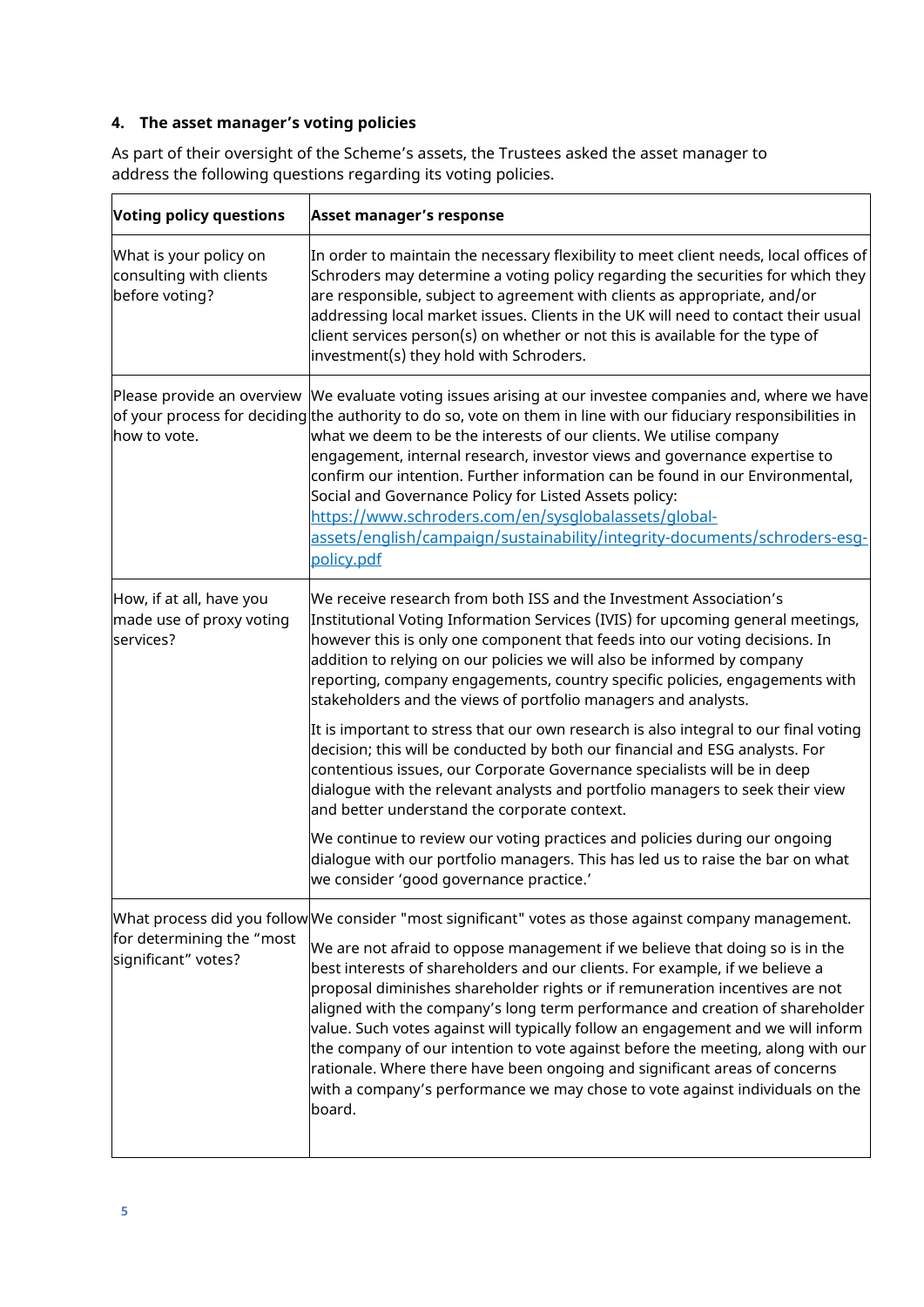|                                                                                                                                                                                                                                                                                                                                                                                                                                                                                                                                                                          | However, as active fund managers we usually look to support the management<br>of the companies that we invest in. Where we do not do this we classify the vote<br>as significant and will disclose the reason behind this to the company and the<br>public.                                                                                                                                                                                                                                                                                                                                                                                                                |
|--------------------------------------------------------------------------------------------------------------------------------------------------------------------------------------------------------------------------------------------------------------------------------------------------------------------------------------------------------------------------------------------------------------------------------------------------------------------------------------------------------------------------------------------------------------------------|----------------------------------------------------------------------------------------------------------------------------------------------------------------------------------------------------------------------------------------------------------------------------------------------------------------------------------------------------------------------------------------------------------------------------------------------------------------------------------------------------------------------------------------------------------------------------------------------------------------------------------------------------------------------------|
| Did any of your "most<br>significant" votes breach<br>the client's voting policy<br>(where relevant)?                                                                                                                                                                                                                                                                                                                                                                                                                                                                    | It is our policy to disclose our voting activity publicly. On a monthly basis, we<br>produce our voting report which details how votes were cast, including votes<br>against management and abstentions. While we implement an ESG policy,<br>voting is comply or explain and we do not have a tick box approach, we rely on<br>analysis and engagement to determine our vote intention. The reports are<br>publicly available on our website: https://www.schroders.com/en/about-<br>us/corporate-responsibility/sustainability/influence/.                                                                                                                               |
| If 'Y' to the above. Please<br>explain where this<br>happened and the rationale<br>for the action taken.                                                                                                                                                                                                                                                                                                                                                                                                                                                                 | Not Applicable                                                                                                                                                                                                                                                                                                                                                                                                                                                                                                                                                                                                                                                             |
| Are you currently affected<br>by any of the following five<br>conflicts, or any other<br>holdings?<br>1) The asset management<br>firm overall has an                                                                                                                                                                                                                                                                                                                                                                                                                     | Schroders accepts that conflicts of interest arise in the normal course of<br>business. We have a documented Group wide policy, covering such occasions, to<br>which all employees are expected to adhere, on which they receive training and<br>conflicts, across any of your which is reviewed annually. There are also supplementary local policies that<br>apply the Group policy in a local context. More specifically, conflicts or perceived<br>conflicts of interest can arise when voting on motions at company meetings<br>which require further guidance on how they are handled. Outlined below are<br>the specific policies that cover engagement and voting. |
| apparent client-relationship<br>conflict e.g. the manager<br>provides significant<br>products or services to a<br>company in which they also<br>have an equity or bond<br>holding;<br>2) Senior staff at the asset<br>management firm hold<br>roles (e.g. as a member of<br>the Board) at a company in<br>which the asset<br>management firm has<br>equity or bond holdings;<br>3) The asset management<br>firm's stewardship staff<br>have a personal<br>relationship with relevant<br>individuals (e.g. on the<br>Board or the company<br>secretariat) at a company in | Schroders' Corporate Governance specialists are responsible for monitoring and<br>identifying situations that could give rise to a conflict of interest when voting in<br>company meetings.<br>Where Schroders itself has a conflict of interest with the fund, the client, or the<br>company being voted on, we will follow the voting recommendations of a third<br>party (which will be the supplier of our proxy voting processing and research<br>service). Examples of conflicts of interest include (but are not limited to):                                                                                                                                       |
|                                                                                                                                                                                                                                                                                                                                                                                                                                                                                                                                                                          | where the company being voted on is a significant client of Schroders,<br>٠<br>where the Schroders employee making the voting decision is a director of,<br>٠<br>significant shareholder of or has a position of influence at the company<br>being voted on;<br>where Schroders or an affiliate is a shareholder of the company being<br>٠<br>voted on;                                                                                                                                                                                                                                                                                                                    |
|                                                                                                                                                                                                                                                                                                                                                                                                                                                                                                                                                                          | where there is a conflict of interest between one client and another;<br>٠<br>where the director of a company being voted on is also a director of<br>٠<br>Schroders plc;<br>where Schroders plc is the company being voted on.<br>٠<br>Separation of processes and management between Schroder Investment<br>Management and our Wealth Management division helps to ensure that                                                                                                                                                                                                                                                                                           |
| which the firm has an<br>equity or bond holding;<br>$ 4)$ There is a situation<br>where the interests of<br>different clients diverge. An                                                                                                                                                                                                                                                                                                                                                                                                                                | individuals who are clients or have a business relationship with the latter are not<br>able to influence corporate governance decisions made by the former.<br>If Schroders believes it should override the recommendations of the third party<br>in the interests of the fund/client and vote in a way that may also benefit, or be<br>perceived to benefit, its own interests, then Schroders will obtain the approval of<br>the decision from the Schroders' Global Head of Equities with the rationale of                                                                                                                                                              |